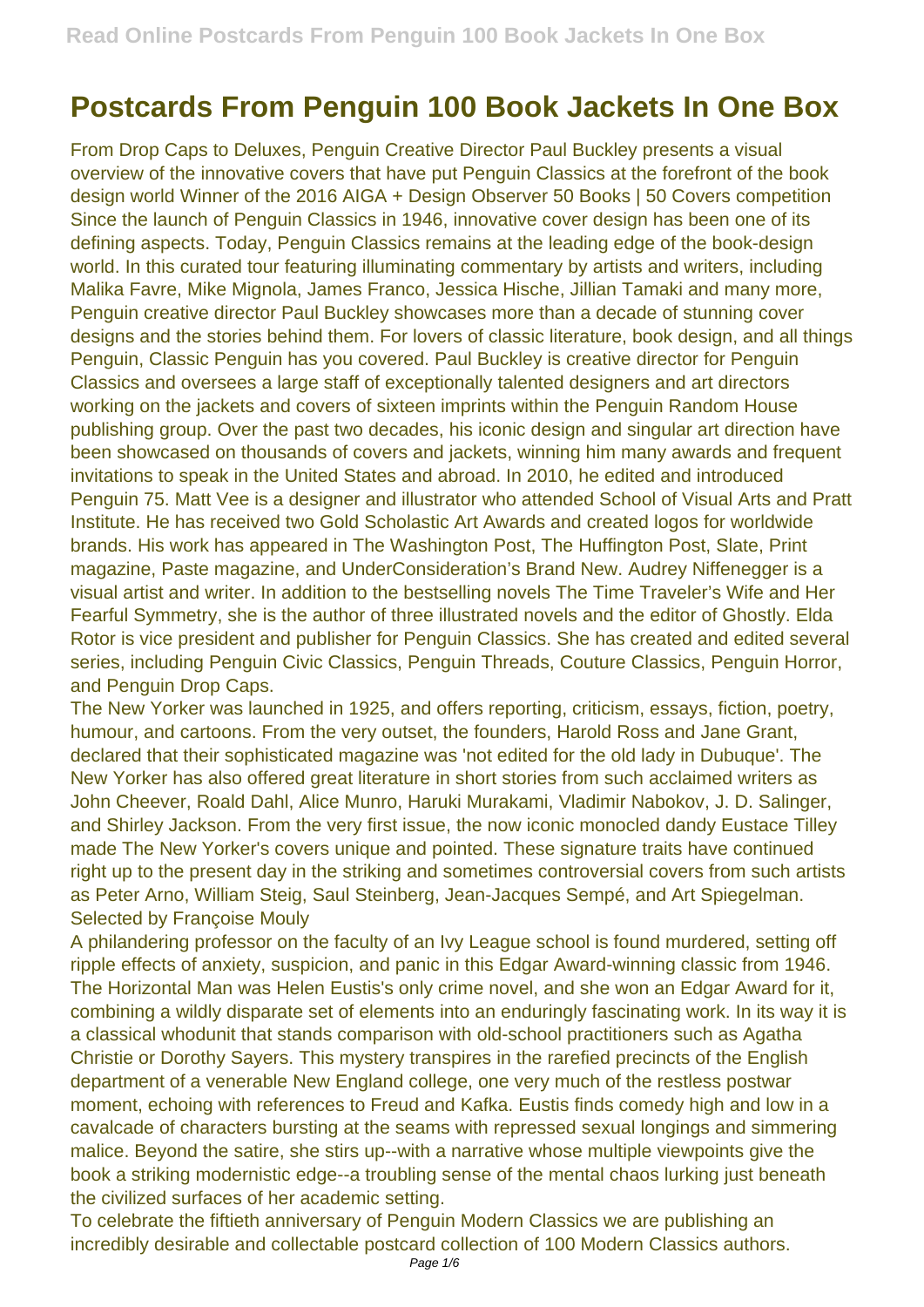Following the success of Postcards from Penguin this is a must-have box of beautifully produced postcards with memorable, often iconic photographs of writers such as Camus, Steinbeck, Orwell, Waugh, Nabokov. Each postcard is designed to evoke the iconic look of the Modern Classics series.

Over seventy years of quintessential London views in one box In 1950, aged 19, David Gentleman arrived in the capital, ready to begin his life as an artist. Over the next seven decades, he would sketch, paint, and engrave his way through London, documenting the cityscape, and shaping it, too - most notably through his iconic mural in Charing Cross Underground Station. Combining world-famous imagery with unexpected scenes of daily life in the city, this box of London artworks is a treasure trove for all those who flock to the capital. 'David Gentleman is London's visual laureate' Quentin Blake

Offers pull out postcards that you can send to all your friends. This title features awesome scenes from Monstro City and all your favourite characters from Moshi Monsters, including Cap'n Buck, Buster Bumblechops, Roary Scrawl, Dr Strangeglove, and more.

Penguin Classics is the largest and best-known classics imprint in the world. From The Epic of Gilgamesh to the poetry of the First World War, and covering all the greatest works of fiction, poetry, drama, history and philosophy in between, this reader's companion encompasses 500 authors, 1,200 books and 4,000 years of world literature. Stuffed full of stories, author biographies, book summaries and recommendations, and illustrated with thousands of historic Penguin Classic covers, this is an exhilarating and comprehensive guide for anyone who wants to explore and discover the best books ever written.

This handsome box set of 100 postcards features original watercolor illustrations from David Sibley, America's leading ornithologist. Culled from The Sibley Field Guide to Birds, each bird is lovingly rendered in watercolors by David Sibley and chosen with their individual beauty and prominence in the country (with special focus on backyard birds) in mind. Housed in an elegant keepsake box, these postcards are ideal for mailing to friends and family, framed and used as décor, or attached to presents as unique gift tags.

'Rich. . . eclectic. . . a feast' Telegraph This landmark collection brings together forty writers that reflect over a hundred years of Italy's vibrant and diverse short story tradition, from the birth of the modern nation to the end of the twentieth century. Poets, journalists, visual artists, musicians, editors, critics, teachers, scientists, politicians, translators: the writers that inhabit these pages represent a dynamic cross section of Italian society, their powerful voices resonating through regional landscapes, private passions and dramatic political events. This wide-ranging selection curated by Jhumpa Lahiri includes well known authors such as Italo Calvino, Elsa Morante and Luigi Pirandello alongside many captivating new discoveries. More than a third of the stories featured in this volume have been translated into English for the first time, several of them by Lahiri herself.

Each one of the 100 postcards in this delightful collection features beautiful and iconic Beatrix Potter illustrations. From book covers to picture letters and watercolors to sketches, this gorgeous box showcases Beatrix Potter's remarkable and unique talent.

From the internationally bestselling creator of Wreck This Journal comes an imaginative new project: fifty postcards that send you on a quest to reanimate everyday life... Leave notes in public for strangers, dream up a tiny imaginary world, summon magic powers, draw a portrait of yourself as a hero, create your own treasure map, or access a secret portal whenever you wish. Don't you just love getting something unexpected in the mail? With Everything Is Connected, your mission is to reimagine your world—and the worlds of everyone around you—one postcard at a time. Creative, collaborative, and winkingly subversive, this postcard set is a manifesto, a mission, a game, and an invitation in one convenient package.

A delightful collection of 100 postcards featuring the beautiful and iconic artwork of Eric Carle, creator of The Very Hungry Caterpillar. Showcasing brand new artwork, alongside classic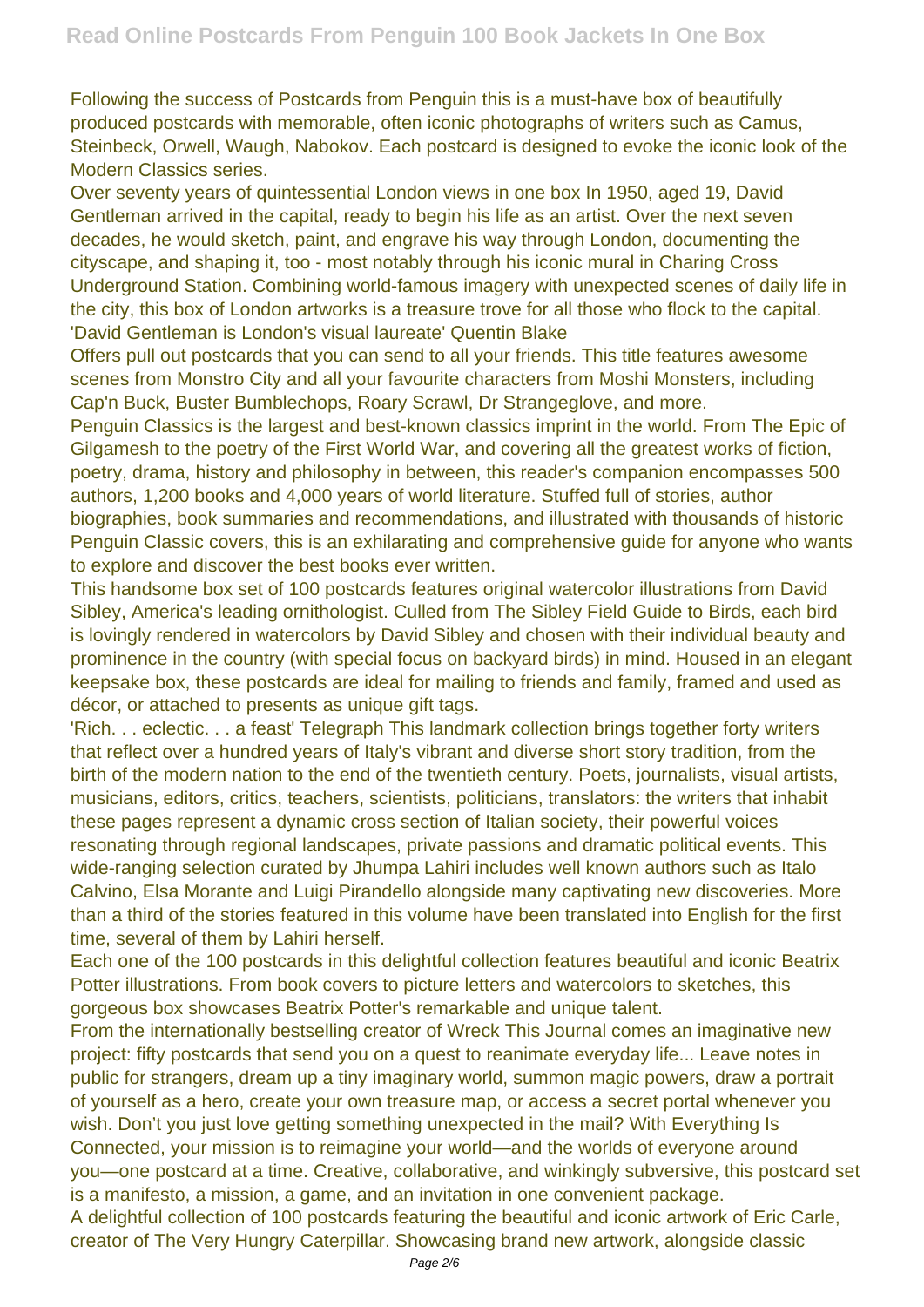images, this exquisite box is a celebration of Carle's extraordinary children's book illustration talent. Send the gorgeous postcards to family and friends, or cherish the collection yourself. From Johanna Basford, 36 postcards for coloring and sending to friends (or keeping for yourself!) These clever postcards feature beautiful drawings from Lost Ocean, illustrator and ink evangelist Johanna Basford's magical journey beneath the waves. Color in the cards to bring to life shoals of exotic fish, curious octopi, and delicately penned seahorses, and then share the magic with your friends - that is, if you can bear to part with them! Each postcard is an invitation to an inky new world hidden in the depths of the sea. For pirates, mermaids, and undersea explorers of all ages.

A collection of 100 postcards featuring science fiction book cover designs - celebrating the iconic, bizarre and mid-blowing best from over eighty years of Penguin's publishing history. A New York Times Bestseller From the beloved New Yorker cartoonist comes a collection of paintings and stories from some of the world's most cherished bookstores. This collection of 75 evocative paintings and colorful anecdotes invites you into the heart and soul of every community: the local bookshop, each with its own quirks, charms, and legendary stories. The book features an incredible roster of great bookstores from across the globe and stories from writers, thinkers and artists of our time, including David Bowie, Tom Wolfe, Jonathan Lethem, Roz Chast, Deepak Chopra, Bob Odenkirk, Philip Glass, Jonathan Ames, Terry Gross, Mark Maron, Neil Gaiman, Ann Patchett, Chris Ware, Molly Crabapple, Amitav Ghosh, Alice Munro, Dave Eggers, and many more. Page by page, Eckstein perfectly captures our lifelong love affair with books, bookstores, and book-sellers that is at once heartfelt, bittersweet, and cheerfully confessional.

100 postcards featuring iconic images by some of the greatest Magnum photographers Thirty full-color postcards are printed on sturdy card stock with illustrations of Barker's most popular fairies. Each full-size card is labeled with the name of its fairy and the book it first appeared in. Full-color illustrations. 30 postcards. Consumable.

Since the creation of the first Penguin paperbacks in 1935, their jackets have become a constantly evolving part of Britain's culture and design history. Looking back at seventy years of Penguin, Phil Baines charts the development of British publishing, book cover design and the role of artists in defining the Penguin look.

Postcards from PenguinOne Hundred Book Covers in One BoxPenguin

This box of 100 postcards is a selection of notable works from the Faber archive, featuring the landmark typographic designs of Berthold Wolpe, groundbreaking illustration by artists such as Peter Blake and classic designs by eminent figures such as Shirley Tucker. The box features postcards of well known Faber classics like Lord of the Flies and Ariel, alongside some of the quirkier books from past 85 years. This is a perfect gift for lovers of great literature and classic design.

From Johanna Basford, 36 postcards for coloring in and sending to friends (or keeping for yourself!) These clever postcards feature beautiful drawings from Magical Jungle, illustrator and ink evangelist Johanna Basford's wondrous expedition through the jungle. Color in the cards to bring to life speckled tree frogs and dainty hummingbirds, prowling tigers and playful monkeys, and then share the magic with your friends—that is, if you can bear to part with them! Each postcard is an invitation to an exotic rainforest teeming with creatures large and small. For explorers of all ages.

A collection of 100 postcards featuring iconic, bizarre, and mind-blowing science fiction book covers Exploring the weird, wonderful world of science fiction cover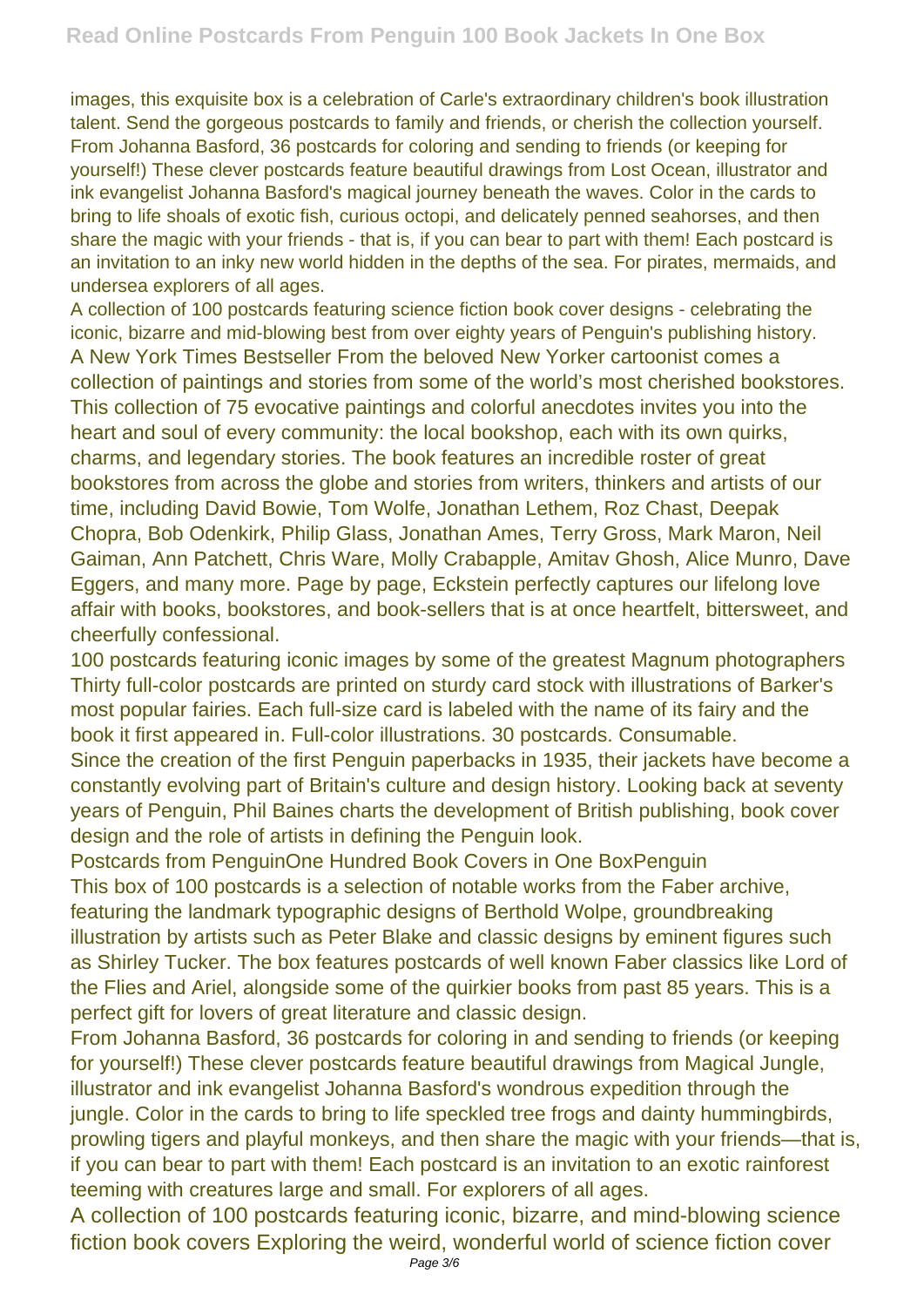art, this set of one hundred postcards includes classic images from some of the of the heavyweights of the genre—H. G. Wells, Aldous Huxley, J. G. Ballard, Philip K. Dick, Kurt Vonnegut, Ray Bradbury—as well as celebrating images from delightfully pulpy cult classics. Inspired by surrealism and pop art, and charting science fiction's emergence as a literary force, the postcards in this collection will appeal to legions of sci-fi devotees and design fans alike.

Grandude brightens a dreary weekend for his visiting grandchildren, Lucy, Tom, Em, and Bob, by using his magic compass and postcards to take them on adventures around the world.

From the bestselling, prize-winning authors of beloved cult phenomena The Lost Words and The Lost Spells 'Breathtaking and magical. Jackie Morris has created something that you could spend all day looking at' New Statesman 'Robert Macfarlane and Jackie Morris have made a thing of astonishing beauty' Observer Discover and share the wonders of the wild world as seen in The Lost Words and The Lost Spells... This collection of 100 postcards features artwork and words from two beloved modern classics, in which Jackie Morris and Robert Macfarlane celebrate the creatures, trees and plants of nearby nature, from Acorn to Wren, by way of Curlew and Kingfisher, Silver Birch and Snow Hare, Goldfinch and Gorse. The front of each card bears one of Morris's Greenaway Medal-winning paintings; on the reverse, you will find an accompanying quotation from one of the spell-poems in the Lost books, as well as an identification of the species shown on the card. The remaining space is left blank for you to fill in these wild cards with pen, pencil or paint - and then send them out into the world to make and renew connections.

A collection of 100 postcards, each featuring a striking cover from American Vogue. From early aspirational illustrations to modern celebrity photography, this is a stunning selection of Vogue's most dazzling images. Since its launch in 1892, Vogue has brought sophistication to its readers around the world. Early illustrations from artists including George Wolfe Plank, Olive Tilton, Pierre Brissaud, and Eduardo Garcia Benito saw ethereal figures of fantasy develop into red-lipped flappers, and as colour photographs began to appear, the women transformed again: from Surrealist images by Horst P. Horst to 'women in the life of the moment', captured by Irving Penn. From the fifties onwards, Vogue women became more accessible still, as models and stars like Elizabeth Taylor, Goldie Hawn, Cindy Crawford, and Cher, with their own distinct personalities, appeared through the lenses of Richard Avedon and Snowdon. Vogue covers now are the epitome of style and beauty, with such illustrious photographers as Mario Testino, Annie Leibovitz, Steven Klein, and Patrick Demarchelier photographing stars like Lady Gaga, Kirsten Dunst, and Kate Moss, celebrating female icons across modern culture.

A collection of 100 postcards, each featuring a different Pelican Book jacket. Covering subjects from socialism to sex, psychoanalysis to atomic physics, and featuring great thinkers ranging from Lord Byron to Karl Marx, Pelican brought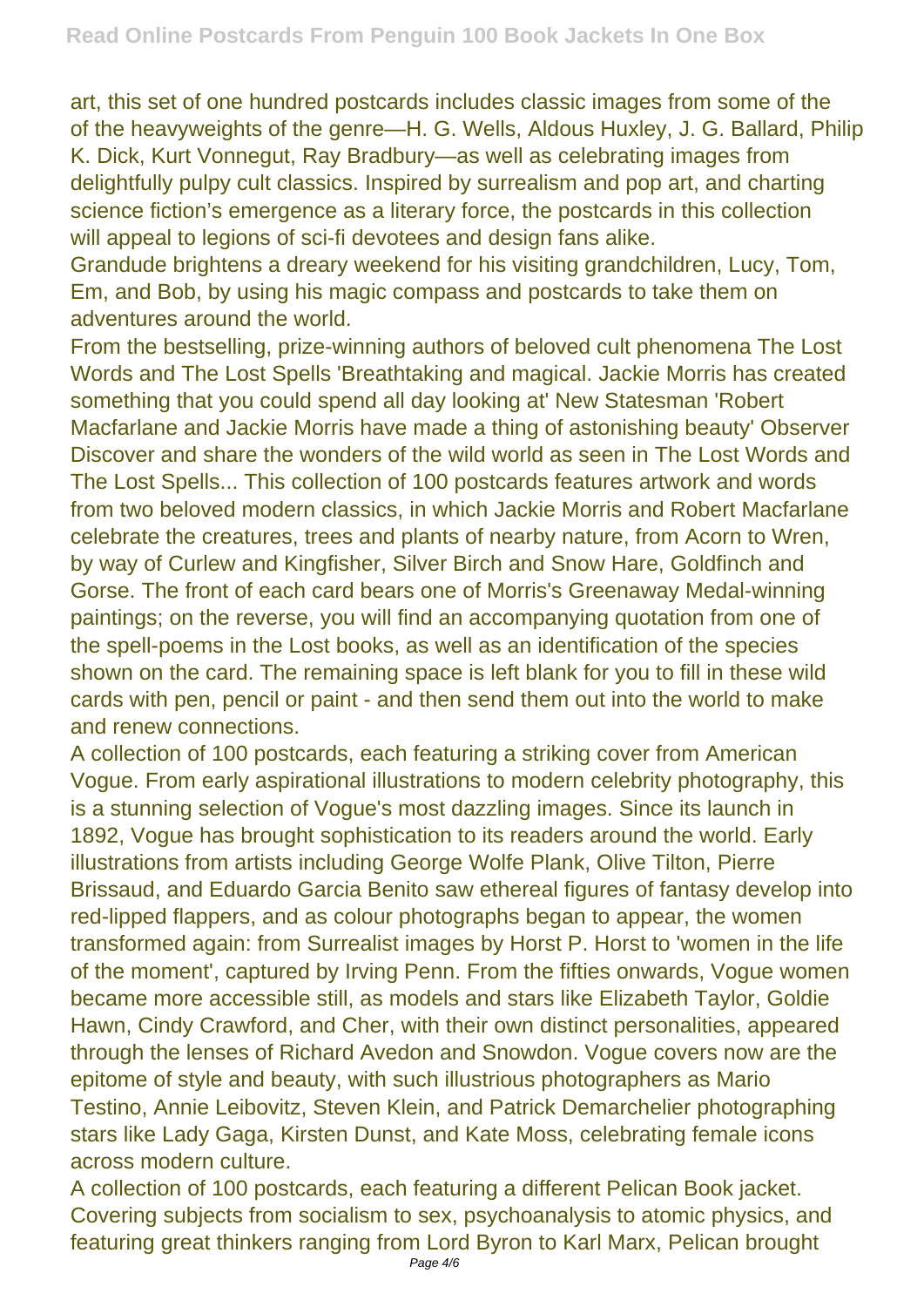## accessible, intelligent books to a generation, making knowledge everybody's property

For Jane Austen fans who treasure the art of correspondence, an elegant keepsake box filled with 100 postcards featuring the ubiquitous wit of Austen's sentiments, to mail to loved ones, frame as a set, or pin to an inspiration board. "Expect a most agreeable letter, for having nothing at all to say, there shall be no check to my genius from beginning to end." Jane Austen's bustling life rarely left her without news to share, but even in those spare moments with nothing to pen, her incandescent wit manages to shine throughout her letters. Collected from her extensive collection of personal correspondence, this box contains 100 postcards featuring 25 of her most beloved witticisms (reproduced 4 times). Housed in a beautifully designed keepsake box, this set of postcards makes a thoughtful gift for any Austen lover.

Greetings to you, the lucky finder of this little box - tremendous postcards are inside. From Golden Tickets and giant peaches to thank you, good-luck and congratulations cards, it's filled with MAGIC. Fizzing with the iconic illustrations of Quentin Blake, greetings for every occasion, and quotes and covers from your favourite stories. All you need to do is add your own WHOPPSY-WHIFFLING words.

The Penguin Book of Card Games is the authoritative up-to-date compendium, describing an abundance of games to be played both for fun and by serious players. Auctions, trumpless hands, cross-ruffing and lurching: card players have a language all of their own. From games of high skill (Bridge) to games of high chance (Newmarket) to trick-taking (Whist) and banking (Pontoon), David Parlett, seasoned specialist in card games, takes us masterfully through the countless games to choose from. Not content to merely show us games with the conventional fifty-two card pack, Parlett covers many games played with other types of cards - are you brave enough to play with Tarot? With a 'working description' of each game, with the rules, variations and origins of each, as well as an appendix of games invented by the author himself, The Penguin Book of Card Games will delight, entertain and inform both the novice and the seasoned player.

A collection of 100 postcards, each featuring a different and iconic Penguin book jacket. From classics to crime, here are over seventy years of quintessentially British design in one box. In 1935 Allen Lane stood on a platform at Exeter railway station, looking for a good book for the journey to London. His disappointment at the poor range of paperbacks on offer led him to found Penguin Books. The quality paperback had arrived. Declaring that 'good design is no more expensive than bad', Lane was adamant that his Penguin paperbacks should cost no more than a packet of cigarettes, but that they should always look distinctive. Ever since then, from their original - now world-famous - look featuring three bold horizontal stripes, through many different stylish, inventive and iconic cover designs, Penguin's paperback jackets have been a constantly evolving part